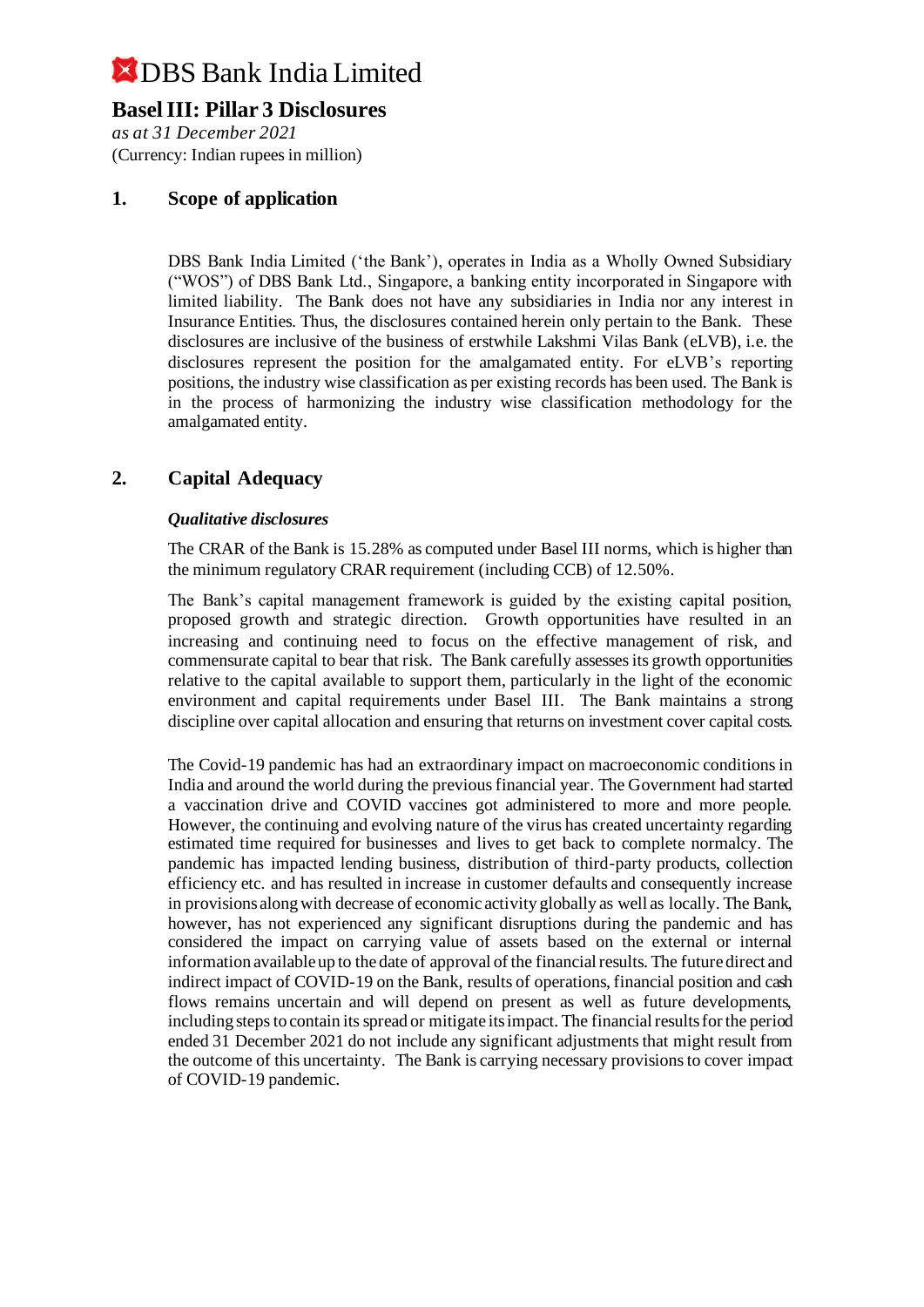## **Basel III: Pillar 3 Disclosures***(Continued)*

*as at 31 December 2021*

#### (Currency: Indian rupees in million)

#### *Quantitative disclosures*

|   | <b>Particulars</b>                                                      | 31 Dec 21    |
|---|-------------------------------------------------------------------------|--------------|
| A | Capital requirements for Credit Risk (Standardised Approach) *          | 56,931       |
| B | Capital requirements for Market Risk (Standardised Duration Approach) * |              |
|   | Interest rate risk<br>Foreign exchange risk<br>-                        | 6,181<br>540 |
|   | Equity risk<br>$\overline{\phantom{0}}$                                 | 276          |
| C | Capital requirements for Operational risk (Basic Indicator Approach) *  | 2,641        |
| D | CET1 Capital Ratio (%)                                                  | 12.47%       |
| E | Tier1 Capital Ratio (%)                                                 | 12.47%       |
| F | Total Capital Ratio (%)                                                 | 15.28%       |

\* Capital required is calculated at 8% of Risk Weighted Assets for CVA, Market Risk and Operational Risk and at 12.50% of Risk Weighted Assets for others.

#### **3. General Disclosures**

As part of overall corporate governance, the Bank has set up a framework which defines authority levels, oversight responsibilities, policy structures and risk appetite limits to manage the risks that arise in connection with the use of financial instruments. On a day-today basis, business units have primary responsibility for managing specific risk exposures while Risk Management Group ("RMG") exercises independent risk oversight on the Bank as a whole. RMG is the central resource for quantifying and managing the portfolio of risks taken by the Bank.

Under the DBS India risk governance structure, the India Risk Exco ('Risk EXCO') serves as the Bank's Risk Committee for governance over Credit, Market & Liquidity, Operational Risk, and other risks under the supervision of Board Risk Management Committee (BRMC). The BRMC oversees the risk governance, risk approaches and limits of DBS India and ensures that these risks are effectively managed within the bank's overall risk governance framework

The responsibilities of the committees are summarized below:

India Board Risk Management Committee (BRMC)

- $\triangleright$  Oversees the risk governance, risk approaches and limits of DBS India and ensures that these risks are effectively managed within the Bank's overall risk governance framework.
- $\triangleright$  Approves the Bank's overall and specific risk governance approach including risk appetite approach, risk authority limits, major risk policies and significant changes thereto.
- $\triangleright$  Discuss risk reporting requirements and monitor the types of risk exposures and profile against risk thresholds.
- ➢ Approves risk models which are used for capital computation and monitor the performance of previously approved models.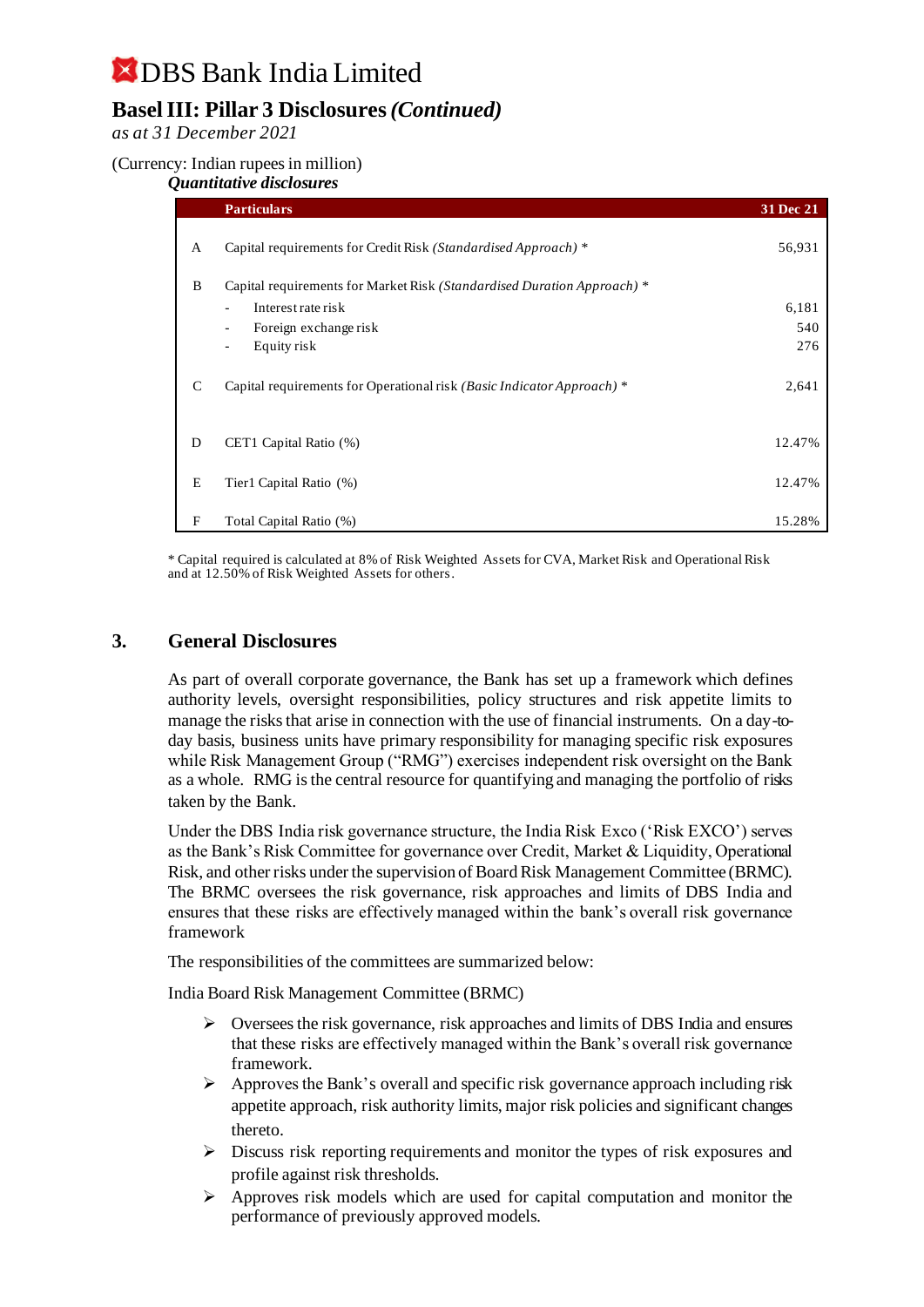## **Basel III: Pillar 3 Disclosures***(Continued)*

*as at 31 December 2021*

(Currency: Indian rupees in million)

### **3. General Disclosures** *(Continued)*

#### *A) General Disclosures for Credit Risk*

#### *Qualitative Disclosures*

#### **Credit Risk Management Policy**

- $\triangleright$  Reviews (in parallel with the Board Audit Committee) the adequacy and effectiveness of the Bank's internal control approach.
- ➢ Approve the annual Business Continuity Management (BCM) attestation

#### India Risk Exco ("Risk EXCO")

- ➢ Serves as the Bank's Committee for governance over credit, market, operational (including financial crime, cybersecurity, information security, fair dealing, and regulatory), liquidity as well as reputational risk.
- ➢ Monitors and discusses the Bank's risk profiles, as well as market and regulatory developments.
- ➢ Oversees the Internal Capital Adequacy Assessment Process (ICAAP) including scenarios used and approve risk assessments results.
- $\triangleright$  Serves as a discussion forum for any matter escalated by the underlying risk committees and endorse India specific risk policies and local adoption of Group policies as required, before recommendation to India Board for approval.

India Credit Risk Committee (CRC)

- $\triangleright$  Assess credit risk taking, including decision criteria, Credit risk framework, Credit risk mitigation and limit management practices.
- ➢ To review, measure and monitor DBIL's credit risk portfolio including special loan and asset review situations e.g. review of non-performing loans and credits showing weaknesses.
- ➢ Review and monitor the adequacy, accuracy, and effectiveness of credit systems for credit risk management and credit risk control.
- ➢ Assess and monitor specific credit concentrations at business or sector level and credit trends affecting the portfolio; implementing necessary policies or procedures to manage identified risks.
- $\triangleright$  Assess and monitor key policy deviations e.g. overdue credit reviews, Target Market and Risk Acceptance Criteria (TMRAC) deviations and / or regulatory allowances specific to the bank.
- $\triangleright$  Endorse local credit policies for approvals.
- $\triangleright$  Exercise active oversight to ensure continuing appropriateness of stress testing in accordance with the responsibilities delegated from time to time and as documented in the Credit Stress Testing Policy.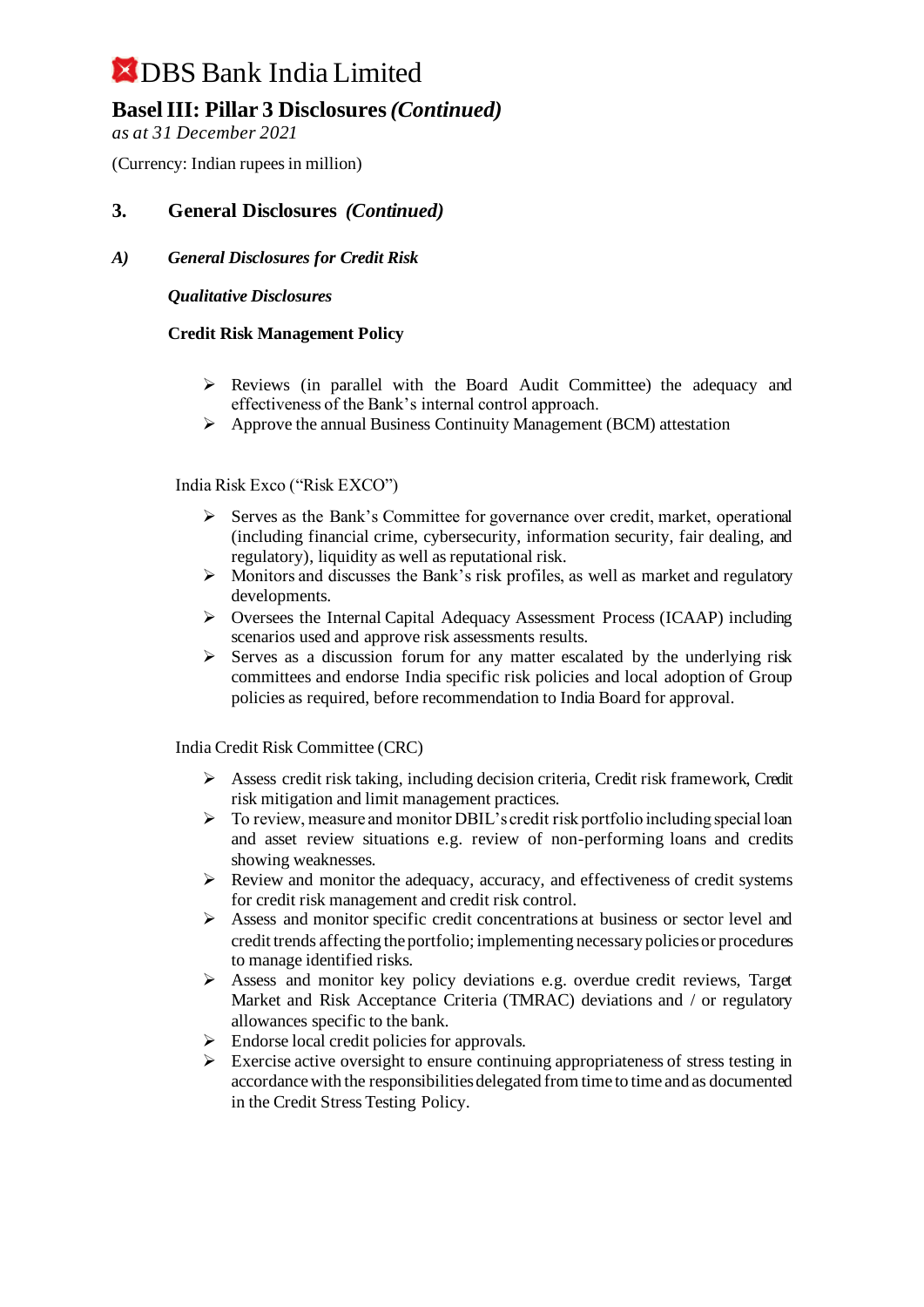### **Basel III: Pillar 3 Disclosures***(Continued)*

*as at 31 December 2021*

(Currency: Indian rupees in million)

### **3. General Disclosures** *(Continued)*

#### *General Disclosures for Credit Risk (Continued)*

#### *Qualitative Disclosures (Continued)*

The management of Credit Risk including concentration credit risk requires active oversight by India Credit Risk Committee (CRC), India Risk Executive Committee (India Risk Exco) and India Board Risk Management Committee (India BRMC).The India Risk Exco and CRC have adequate understanding of inherent credit risks in specific activities of the Bank, particularly those that may significantly affect the financial condition of the Bank.The India Risk Exco and CRC are responsible to formulate/review credit risk policy, credit risk strategy and risk exposure of the Bank. The credit risk policy is endorsed by the CRC and Board Risk Management Committee (India BRMC) and approved by the Board.

The credit policies and basic procedures of the Bank relating to its lending activities are contained in the India Local Credit / Loan Policy of the Bank as well as Group Core Credit Policies and other standards followed across all DBS group entities. These are based on the general credit principles, directives / guidelines issued by the RBI from time to time as well as instructions and guidelines of DBS Bank Ltd, Singapore (hereinafter referred to as "the Parent"). In the unlikely event of any conflict amongst the RBI guidelines and Parent's Guidelines, the more conservative policy / guideline is followed.

The Group Core Credit Policies and the India Credit / Loan policy outlines the Bank's approach to Credit Risk Management and sets out the rules and guidelines under which the Bank would develop and grow its lending business. These policies provide guidance to the Bank's Corporate Banking, SME Banking, Financial Institutions Group and Consumer Banking to manage the growth of their portfolio of customer assets in line with the Bank's credit culture and profitability objectives, taking into account the capital needed to support the growth.

Supplementary policies to the main Group Core Credit Policy and the India Credit / Loan policies have also been laid out, for certain types of lending and credit-related operations. These include subject specific policies relating to risk ratings, Default policy, Specialized Lending etc., as well as guidelines for Real Estate lending, NBFC lending, hedging of FX exposures, credit risk mitigation, sectoral and individual / group borrower limits, bridge loans, bill discounting, collateral valuation, collection management, policies for certain specific products, etc.

The India Credit Risk Committee, comprising Chief Executive Officer, Chief Risk Officer, Heads of business segments, Head of Special Assets Management and other senior representatives from business and credit meet on a monthly basis. The committee has oversight of credit risk related strategy planning, implementing necessary guidelines, procedures to manage identified risks, credit portfolio movements and other relevant trends in the portfolio pertaining to credit risk. The summary of discussions and outcome are shared with DBS Group, as required. From February 2021 onwards, the positions and movements in the portfolio taken over from erstwhile Lakshmi Vilas Bank (eLVB) are also being discussed in the monthly Credit Risk Committee meetings.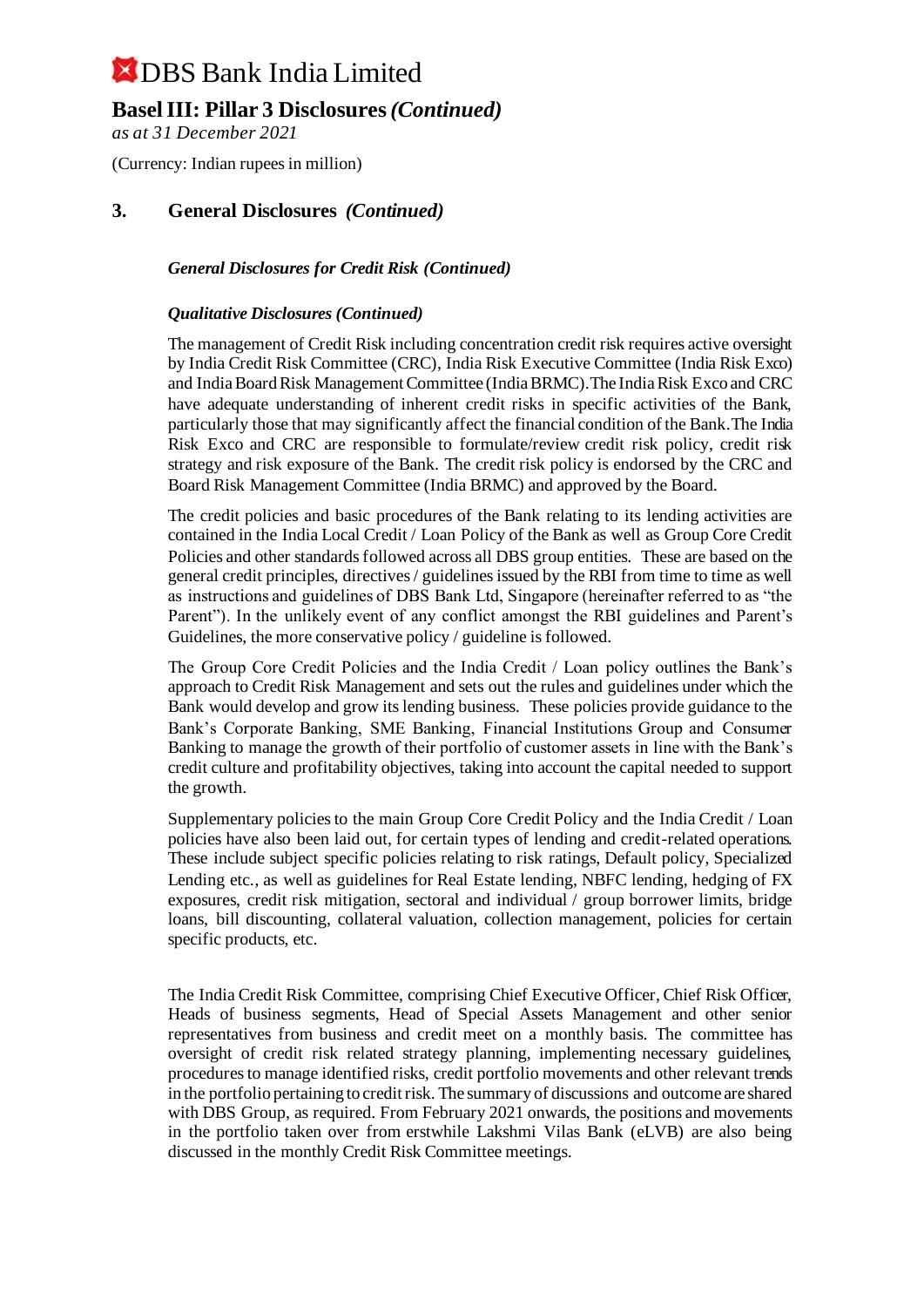### **Basel III: Pillar 3 Disclosures***(Continued)*

*as at 31 December 2021*

(Currency: Indian rupees in million)

### **3. General Disclosures** *(Continued)*

*General Disclosures for Credit Risk (Continued)*

*Qualitative Disclosures (Continued)*

Responsibility for monitoring post-approval conditions for institutional borrowers resides with the Credit Control Unit ("CCU"), which reports to the Chief Risk Officer ("CRO") in India. The responsibility for credit risk reporting is with the Credit Portfolio Reporting And Monitoring (CPRAM) team which reports to the CRO in India through the RMG COO. The Risk Based Supervision (RBS) submission to RBI contains further details on the same.

#### **Credit Approval and Risk Rating process**

The Bank adopts a risk-based credit approval structure whereby Credit Approving Authority levels are tied to the Group and borrower's credit risk rating, and total credit facility limits extended across the Bank. The Business team prepares a credit memo and proposes the credit risk and facility risk ratings, which is then submitted to Credit Risk Managers (CRM), who are responsible for evaluation of the proposition based on the policies and guidelines and approve the limits as well as credit risk and facility risk ratings. To avoid conflict of interest, the credit approving team functions as a separate department and do not have any business targets. Larger Credit Limit may require approval from Credit Approval Committee (CAC) and Board Credit Approval Committee (BCAC). The roles & responsibilities for accounts in eLVB have been aligned with the one followed in DBIL.

Advances are classified into performing and non-performing advances (NPAs) as per RBI guidelines. NPA's are further classified into sub-standard, doubtful and loss assets based on the criteria stipulated by RBI.

#### *Quantitative Disclosures*

 $C = \mathbf{E} \cdot \mathbf{E}$ 

| Creait Exposure |  |  |  |
|-----------------|--|--|--|
| 31 Dec 21       |  |  |  |
| 497.974         |  |  |  |
| 224.721         |  |  |  |
|                 |  |  |  |

\* Represents Gross Advances and Bank exposures.

\*\* Represents trade and unutilised exposures after applying credit conversion factor and Credit equivalent of FX/derivative exposures.

The Bank does not have overseas operations and hence exposures are restricted to the domestic segment.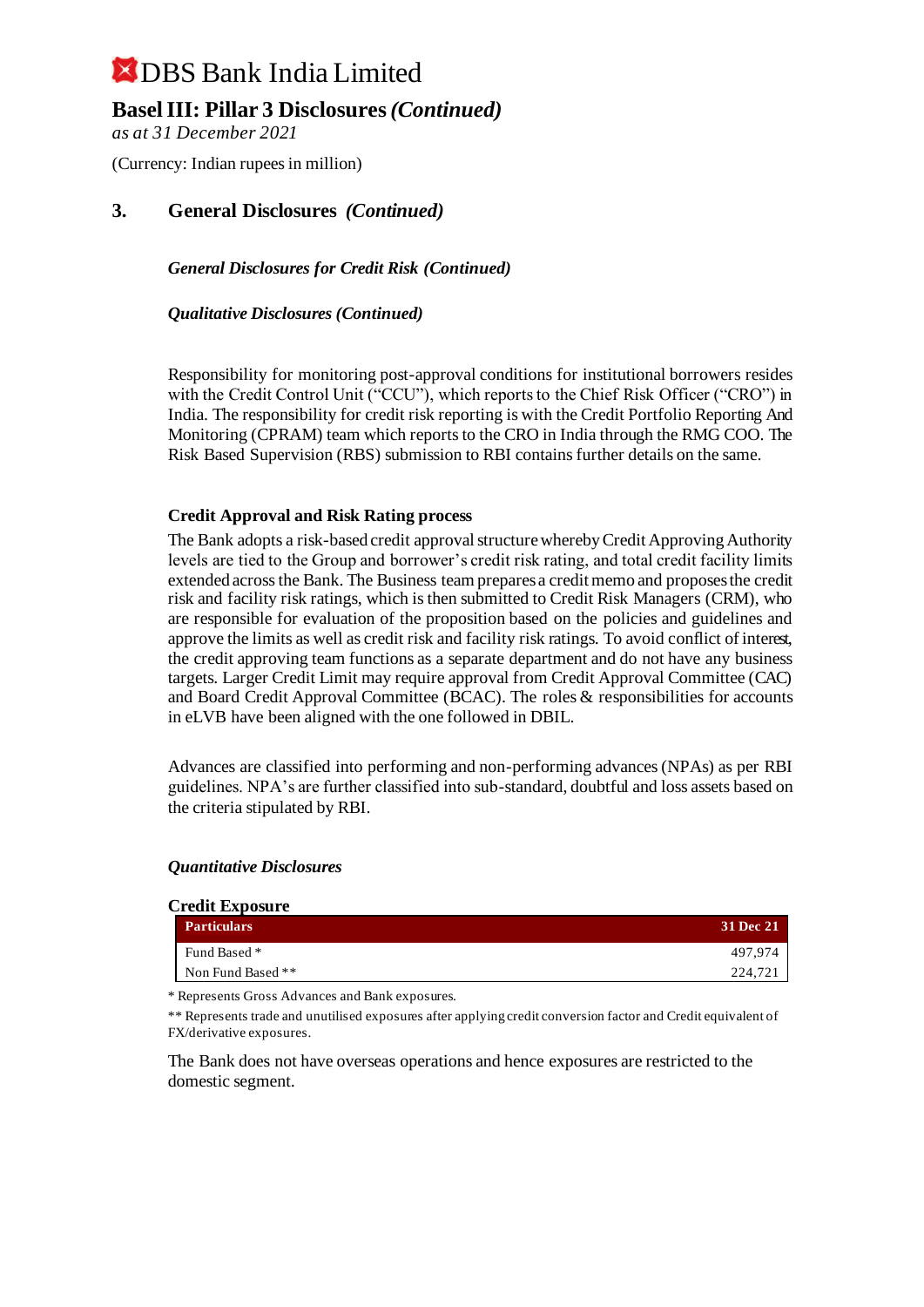## **Basel III: Pillar 3 Disclosures***(Continued)*

*as at 31 December 2021*

(Currency: Indian rupees in million)

**3. General Disclosures** *(Continued)*

*Quantitative Disclosures (Continued)*

### **Industry wise Exposures (Fund Based exposures)**

| <b>Industry</b>                                                                  | 31 Dec 21 |
|----------------------------------------------------------------------------------|-----------|
| Non-banking financial institutions/companies                                     | 67,688    |
| Bank *                                                                           | 59,775    |
| Retail - Gold Loan                                                               | 33,317    |
| Construction                                                                     | 32,221    |
| <b>Other Services</b>                                                            | 31,034    |
| <b>Other Industries</b>                                                          | 25,669    |
| Home Loan                                                                        | 22,234    |
| Infrastructure - Electricity (generation-transportation and distribution)        | 20,501    |
| Wholesale Trade (other than Food Procurement)                                    | 19,491    |
| Vehicles, Vehicle Parts and Transport Equipments                                 | 14,868    |
| Retail Trade                                                                     | 14,741    |
| <b>Trading Activity</b>                                                          | 13,805    |
| Food Processing - Others                                                         | 11,350    |
| Chemicals and Chemical Products (Dyes, Paints, etc.) - Drugs and Pharmaceuticals | 10,243    |
| Chemicals and Chemical Products (Dyes, Paints, etc.) - Others                    | 9,927     |
| Oil (storage and pipeline)                                                       | 9,685     |
| Computer Software                                                                | 8,208     |
| Basic Metal & Metal products - Iron and Steel                                    | 8,061     |
| Petroleum (non-infra), Coal Products (non-mining) and Nuclear Fuels              | 7,842     |
| Social & Commercial Infrastructure                                               | 7,387     |
| All Engineering - Others                                                         | 6,421     |
| Rubber, Plastic and their Products                                               | 6,147     |
| Infrastructure - Transport - Roads & Bridges                                     | 5,632     |
| <b>Transport Operators</b>                                                       | 5,318     |
| Retail - Other Retails                                                           | 4,028     |
| Textiles - Others                                                                | 4,006     |
| Sugar                                                                            | 3,796     |
| Textiles - Cotton - Spinning Mills                                               | 3,357     |
| Metal and Metal Products                                                         | 2,783     |
| All Engineering - Electronics                                                    | 2,162     |
| Professional Services                                                            | 2,001     |
| Agriculture and allied activities                                                | 1,706     |
| Paper and Paper Products                                                         | 1,664     |
| Basic Metal & Metal products - Other Metal and Metal Products                    | 1,636     |
| Infrastructure - Energy - Electricity Generation - Private Sector                | 1,406     |
| Food Processing - Edible Oils and Vanaspati                                      | 1,272     |
| Personal Loan                                                                    | 1,259     |
| Infrastructure-Energy-Electricity Generation (Central Govt PSU)                  | 1,184     |
| Wood and Wood Products                                                           | 1,166     |
| Food processing - Sugar                                                          | 1,141     |
| Petro-chemicals                                                                  | 1,130     |
| Tourism, Hotel and Restaurants                                                   | 1,106     |
| Glass and Glassware                                                              | 1,036     |
| Textiles - Cotton                                                                | 1,020     |
| Beverages (excluding Tea & Coffee) and Tobacco - Others                          | 851       |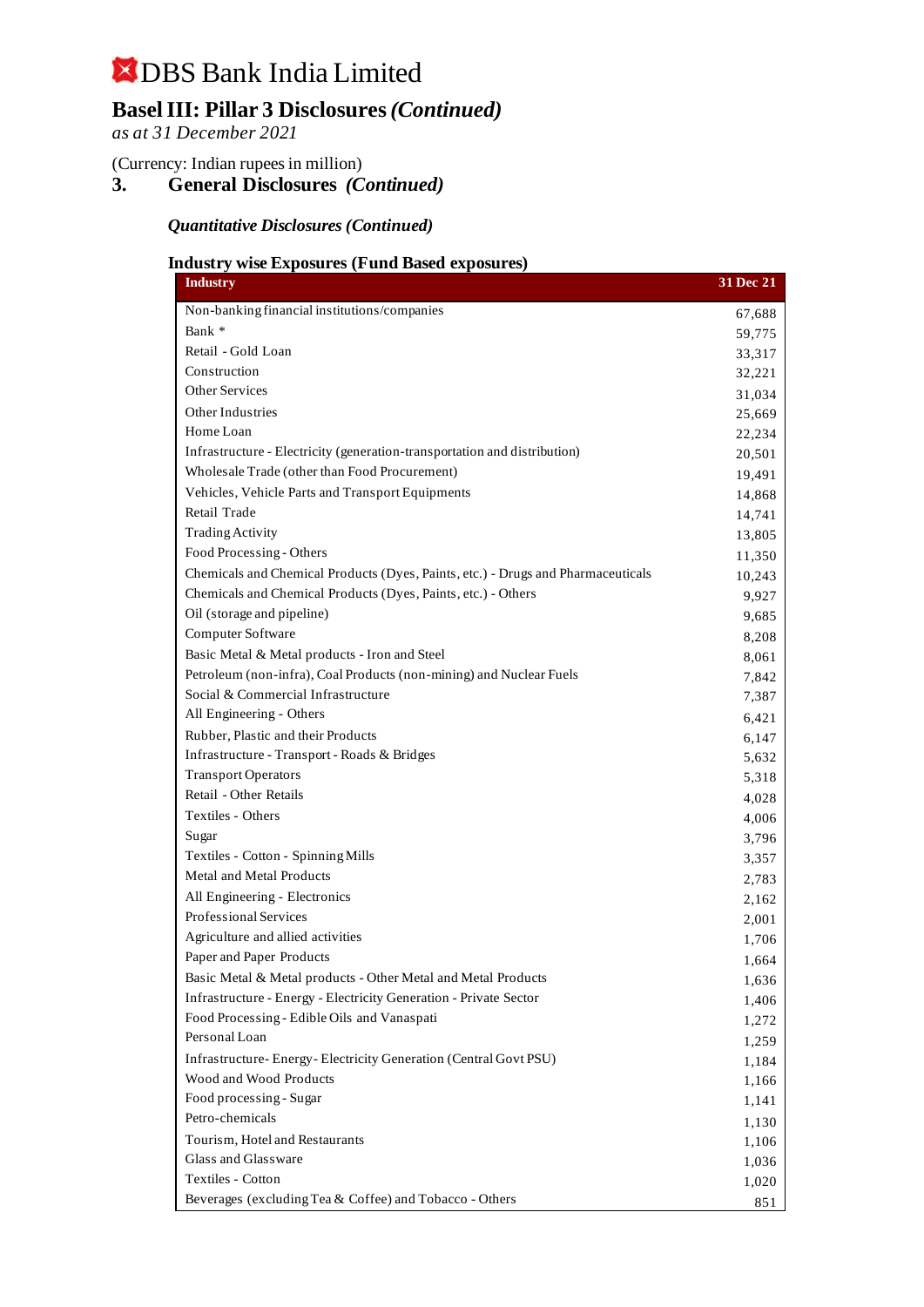## **Basel III: Pillar 3 Disclosures***(Continued)*

*as at 31 December 2021*

(Currency: Indian rupees in million)

**3. General Disclosures** *(Continued)*

*Quantitative Disclosures (Continued)*

#### **Industry wise Exposures (Fund Based exposures)**

| Infrastructure - Telecommunication                                                                         | 765            |
|------------------------------------------------------------------------------------------------------------|----------------|
| Infrastructure - Energy - Electricity Transmission - Private Sector                                        | 490            |
| Infrastructure - Others                                                                                    | 461            |
| Tea                                                                                                        | 391            |
| Coffee                                                                                                     | 389            |
| Chemicals and Chemical Products (Dyes, Paints, etc.) - Fertilisers                                         | 383            |
| Mining and Quarrying - Others                                                                              | 375            |
| Infrastructure - Transport - Roadways                                                                      | 341            |
| <b>Beverages</b>                                                                                           | 304            |
| <b>Retail-Education Loans</b>                                                                              | 304            |
| Infrastructure - Social and Commercial Infrastructure - Education Institutions                             | 298            |
| Textiles - Silk - Spinning mills                                                                           | 264            |
| Infrastructure - Energy - others                                                                           | 260            |
| Beverages (excluding Tea & Coffee) and Tobacco - Tobacco and tobacco products                              | 253            |
| Retail - Vehicle/Auto Loans                                                                                | 233            |
| <b>Cement and Cement Products</b>                                                                          | 214            |
| Infrastructure - Social and Commercial Infrastructure - Hospitals                                          | 173            |
| Leather and Leather products                                                                               | 136            |
| Infrastructure - Social and Commercial Infrastructure-Tourism - Sports                                     | 116            |
| Infrastructure                                                                                             |                |
| Chemicals and Chemical Products (Dyes, Paints, etc.) - Petro-chemicals (excluding<br>under Infrastructure) | 96             |
| Aviation                                                                                                   | 95             |
| <b>Retail-Consumer Durables</b>                                                                            | 78             |
| Railways                                                                                                   | 75             |
| Water sanitation                                                                                           | 69             |
| Textiles - Jute - Spinning Mills                                                                           | 43             |
| Infrastructure - Energy - Gas Pipelines                                                                    | 25             |
| <b>Residual Advances</b>                                                                                   | 25             |
| Food Processing - Tea                                                                                      | 19             |
| Infrastructure - Water and Sanitation - Solid Waste Management                                             | 12             |
| Retail - Credit Card Receivables                                                                           | 6              |
| Mining and Quarrying - Coal                                                                                | 3              |
| Food Processing - Coffee                                                                                   | $\overline{c}$ |
| Infrastructure - water and sanitation - Water treatment plants                                             | $\mathbf{1}$   |
| <b>Total Credit Exposure (fund based)</b>                                                                  | 497,974        |

\* Includes advances covered by Letters of Credit issued by other Banks.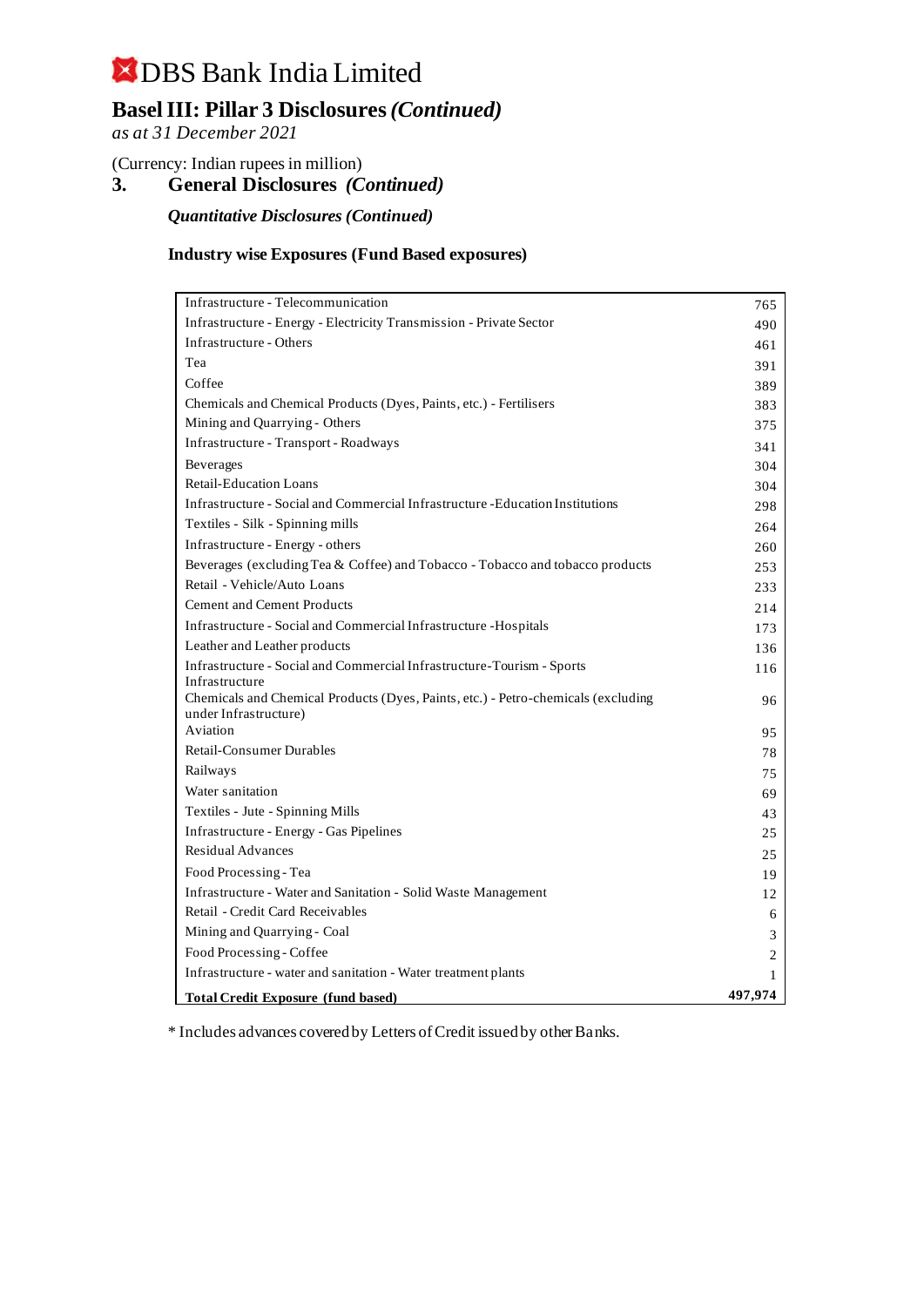# DBS Bank India Limited **Basel III: Pillar 3 Disclosures***(Continued)*

*as at 31 December 2021*

(Currency: Indian rupees in million)

### **Industry wise Exposures (Non - Fund Based exposures)**

| <b>Industry</b>                                                                  | 31 Dec 21 |
|----------------------------------------------------------------------------------|-----------|
| Non-Banking Financial Institutions/Companies                                     | 85,398    |
| <b>Banks</b>                                                                     | 37,366    |
| All Engineering - Others                                                         | 9,822     |
| Chemicals and Chemical Products (Dyes, Paints, etc.) - Others                    | 9,441     |
| Construction                                                                     | 6,870     |
| Infrastructure - Electrcity (generation-transportation and distribution)         | 6,527     |
| Other Industries                                                                 | 6,516     |
| Food Processing - Edible Oils and Vanaspati                                      | 6,400     |
| Other services                                                                   | 5,790     |
| Infrastructure - Telecommunication                                               | 5,725     |
| Metal and Metal Products                                                         | 4,529     |
| All Engineering - Electronics                                                    | 4,523     |
| Petroleum (non-infra), Coal Products (non-mining) and Nuclear Fuels              | 3,327     |
| Retail - Others                                                                  | 3,324     |
| Wholesale Trade (other than Food Procurement)                                    | 3,121     |
| Vehicles, Vehicle Parts and Transport Equipments                                 | 3,072     |
| <b>Trading Activity</b>                                                          | 2,527     |
| Rubber, Plastic and their Products                                               | 1,798     |
| Chemicals and Chemical Products (Dyes, Paints, etc.) - Drugs and Pharmaceuticals | 1,721     |
| <b>Cement and Cement Products</b>                                                | 1,684     |
| Infrastructure - Transport - Ports                                               | 1,684     |
| Computer Software                                                                | 1,448     |
| Infrastructure - Others                                                          | 1,397     |
| Chemicals and Chemical Products (Dyes, Paints, etc.) - Fertilisers               | 1,292     |
| Basic Metal & Metal products - Iron and Steel                                    | 1,064     |
| Food Processing - Others                                                         | 892       |
| Paper and Paper Products                                                         | 838       |
| Infrastructure - Energy - Oil/Gas/Liquefied Natural Gas (LNG) storage facility   | 688       |
| Textiles - Others                                                                | 670       |
| <b>Professional Services</b>                                                     | 655       |
| Infrastructure - Transport - Roads & Bridges                                     | 568       |
| Retail Trade                                                                     | 510       |
| <b>Transport Operators</b>                                                       | 503       |
| Infrastructure - Energy - Electricity Transmission - Private Sector              | 485       |
| Infrastructure - Others                                                          | 356       |
| Textiles - Cotton                                                                | 346       |
| Textiles - Cotton - Spinning Mills                                               | 337       |
| Wood and Wood Products                                                           | 325       |
| Beverages                                                                        | 200       |
| Infrastructure - Energy - others                                                 | 148       |
| Petro-chemicals                                                                  | 124       |
| Beverages (excluding Tea & Coffee) and Tobacco - Others                          | 100       |
| Agriculture and allied activities                                                | 96        |
| Food processing - Sugar                                                          | 88        |
| Home Loan                                                                        | 85        |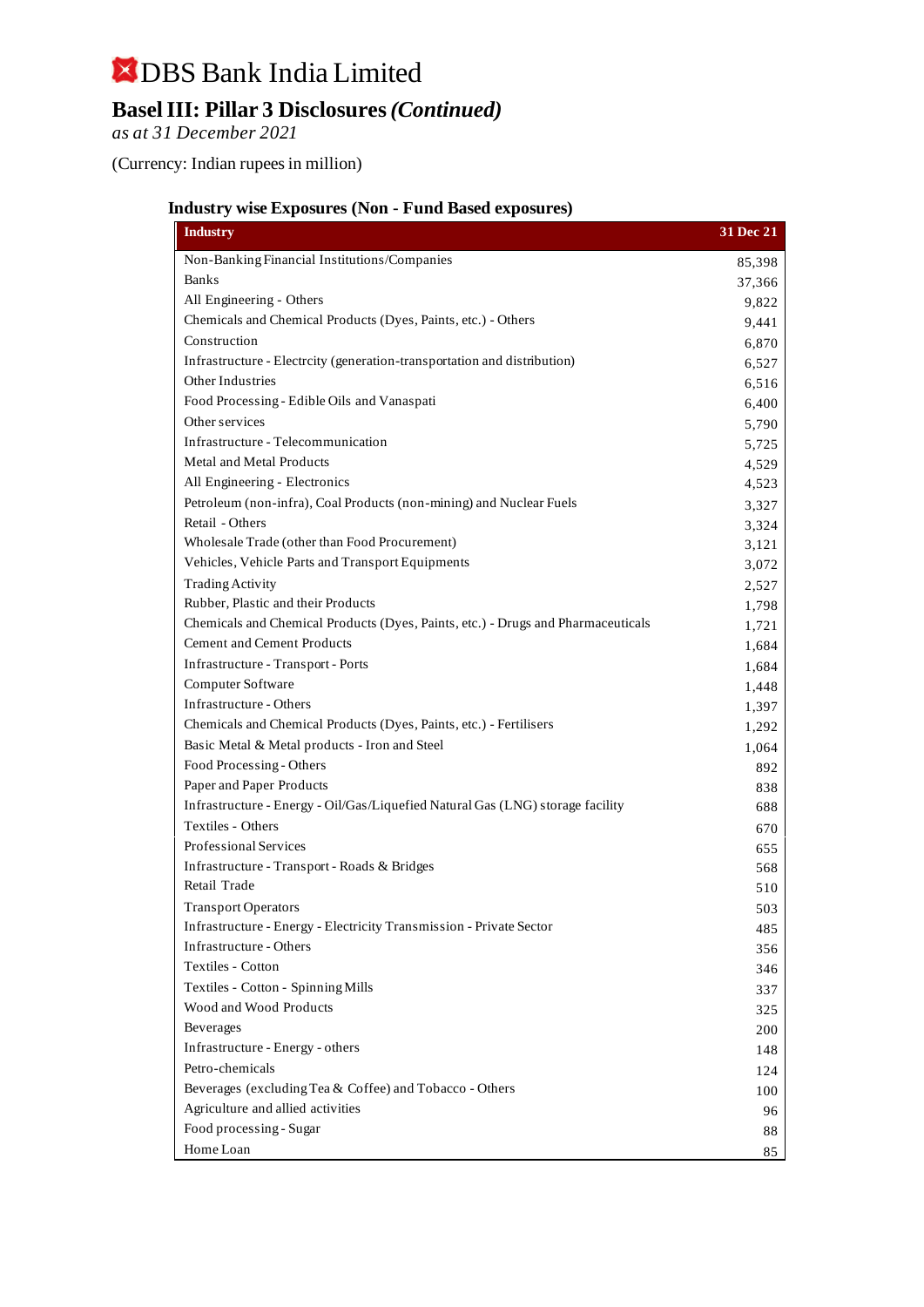**Basel III: Pillar 3 Disclosures***(Continued)*

*as at 31 December 2021*

(Currency: Indian rupees in million)

## **3. General Disclosures** *(Continued)*

*Quantitative Disclosures (Continued)*

### **Industry wise Exposures (Non - Fund Based exposures)**

| Mining and Quarrying - Others                                                                              | 69      |
|------------------------------------------------------------------------------------------------------------|---------|
| Glass and Glassware                                                                                        | 58      |
| Food processing - Coffee                                                                                   | 41      |
| Textiles - Silk - Spinning mills                                                                           | 40      |
| Aviation                                                                                                   | 18      |
| <b>Retail-Consumer Durables</b>                                                                            | 18      |
| Retail - Gold Loan                                                                                         | 15      |
| Basic Metal & Metal products - Other Metal and Metal Products                                              | 15      |
| <b>Retail-Education Loans</b>                                                                              | 13      |
| Leather and Leather products                                                                               | 11      |
| Tourism, Hotel and Restaurants                                                                             | 10      |
| Infrastructure - Social and Commercial Infrastructure - Education Institutions                             | 8       |
| Infrastructure - Energy - Gas Pipelines                                                                    | 6       |
| Infrastructure - Transport - Railway Track, tunnels, viaducts, bridges                                     | 6       |
| Infrastructure - Social and Commercial Infrastructure-Tourism - Sports Infrastructure                      | 6       |
| Residuary other advances                                                                                   | 3       |
| Chemicals and Chemical Products (Dyes, Paints, etc.) - Petro-chemicals (excluding under<br>Infrastructure) | 2       |
| Textiles - Jute - Spinning Mills                                                                           |         |
| Infrastructure - Water sanitation                                                                          |         |
| <b>Total Credit Exposure (non-fund based)</b>                                                              | 224,721 |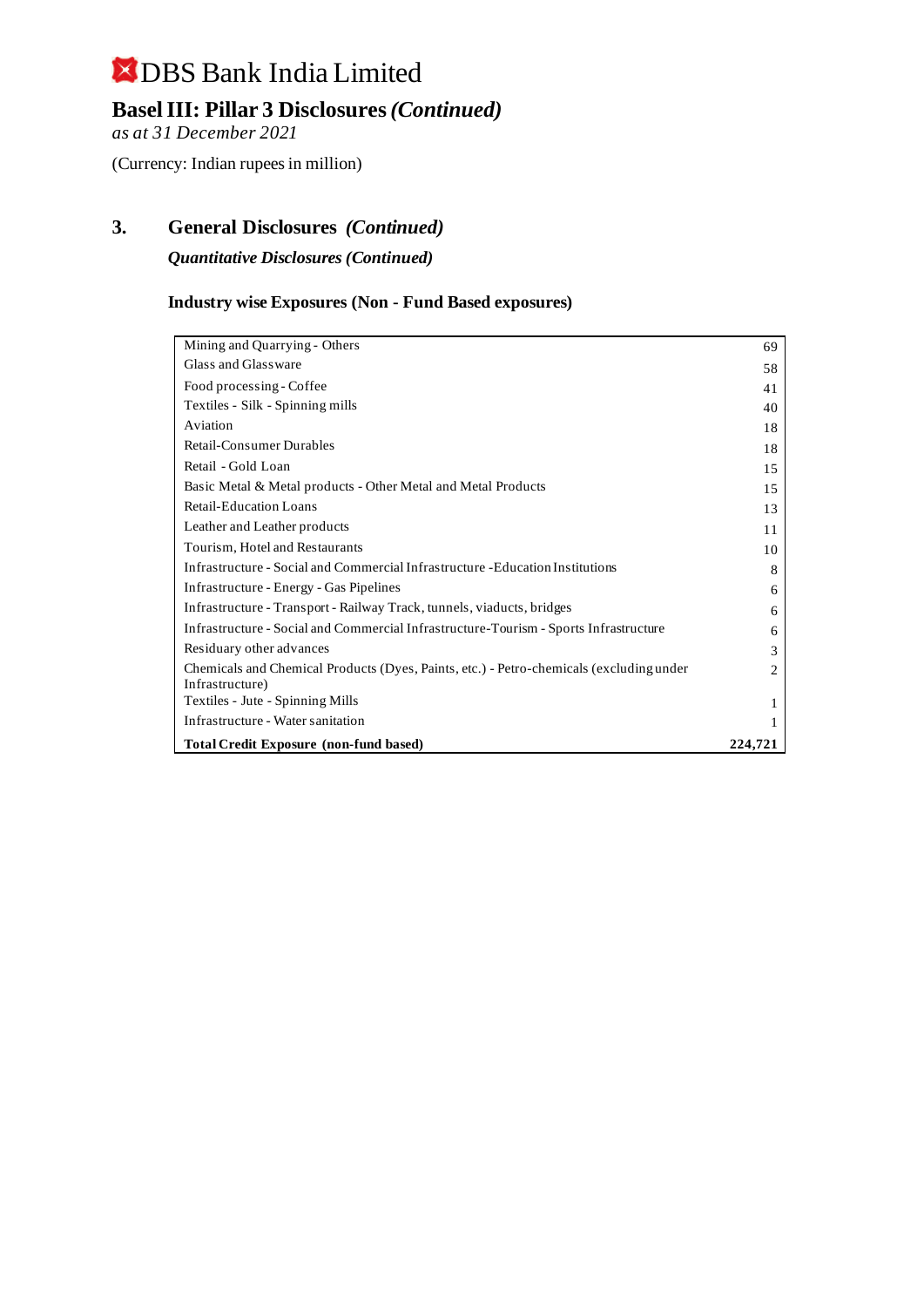## **Basel III: Pillar 3 Disclosures***(Continued)*

*as at 31 December 2021*

(Currency: Indian rupees in million)

### **3. General Disclosures** *(Continued)*

#### **Maturity of Assets as at 31 December 2021**

| <b>Particulars</b>   | Cash                     | <b>Balance with RBI</b> | <b>Balance with Banks</b><br>and money at call<br>and short notice | Investments (net of<br>depreciation) | Loans $\&$<br><b>Advances</b> (net of<br>provisions) | <b>Fixed Assets</b>      | <b>Other Assets</b> |
|----------------------|--------------------------|-------------------------|--------------------------------------------------------------------|--------------------------------------|------------------------------------------------------|--------------------------|---------------------|
| 1 day                | 3,722                    | 8,608                   | 9,298                                                              | 1,471                                | 6,133                                                |                          | 584                 |
| $2-7$ days           | $\overline{\phantom{a}}$ | 927                     |                                                                    | 92,594                               | 3,770                                                |                          | 42                  |
| $8-14$ Days          | $\overline{\phantom{a}}$ | 450                     | $\overline{\phantom{a}}$                                           | 2,508                                | 11,174                                               | $\overline{\phantom{a}}$ | 84                  |
| 15-30 Days           |                          | 831                     |                                                                    | 3,510                                | 12,810                                               | $\overline{\phantom{a}}$ | 103                 |
| 1 month - 2 months   | $\overline{\phantom{0}}$ | 639                     | 7,434                                                              | 3,040                                | 36,438                                               | $\overline{\phantom{a}}$ | 262                 |
| 2-3 months           |                          | 558                     |                                                                    | 4,210                                | 26,154                                               | $\overline{\phantom{a}}$ | 192                 |
| $3-6$ Months         |                          | 1,286                   | 1,858                                                              | 5,619                                | 48,684                                               | $\blacksquare$           | 346                 |
| $6$ Months $-1$ Year |                          | 2,240                   | 9,664                                                              | 4,713                                | 30,576                                               | $\overline{\phantom{a}}$ | 231                 |
| 1-3 Years            |                          | 4,911                   | 16,725                                                             | 22,138                               | 142,651                                              | $\overline{\phantom{a}}$ | 1,300               |
| $3-5$ Years          | -                        | 167                     |                                                                    | 29,659                               | 49,290                                               |                          | 429                 |
| Over 5Years          |                          | 7,944                   | 3                                                                  | 45,754                               | 45,973                                               | 4,837                    | 74,488              |
| <b>Total</b>         | 3,722                    | 28,561                  | 44,982                                                             | 215,216                              | 413,653                                              | 4,837                    | 78,061              |

Note: The classification of assets and liabilities under the different maturity buckets are compiled by management on the same estimates and assumptions as used by the Bank for compiling the returns submitted to the RBI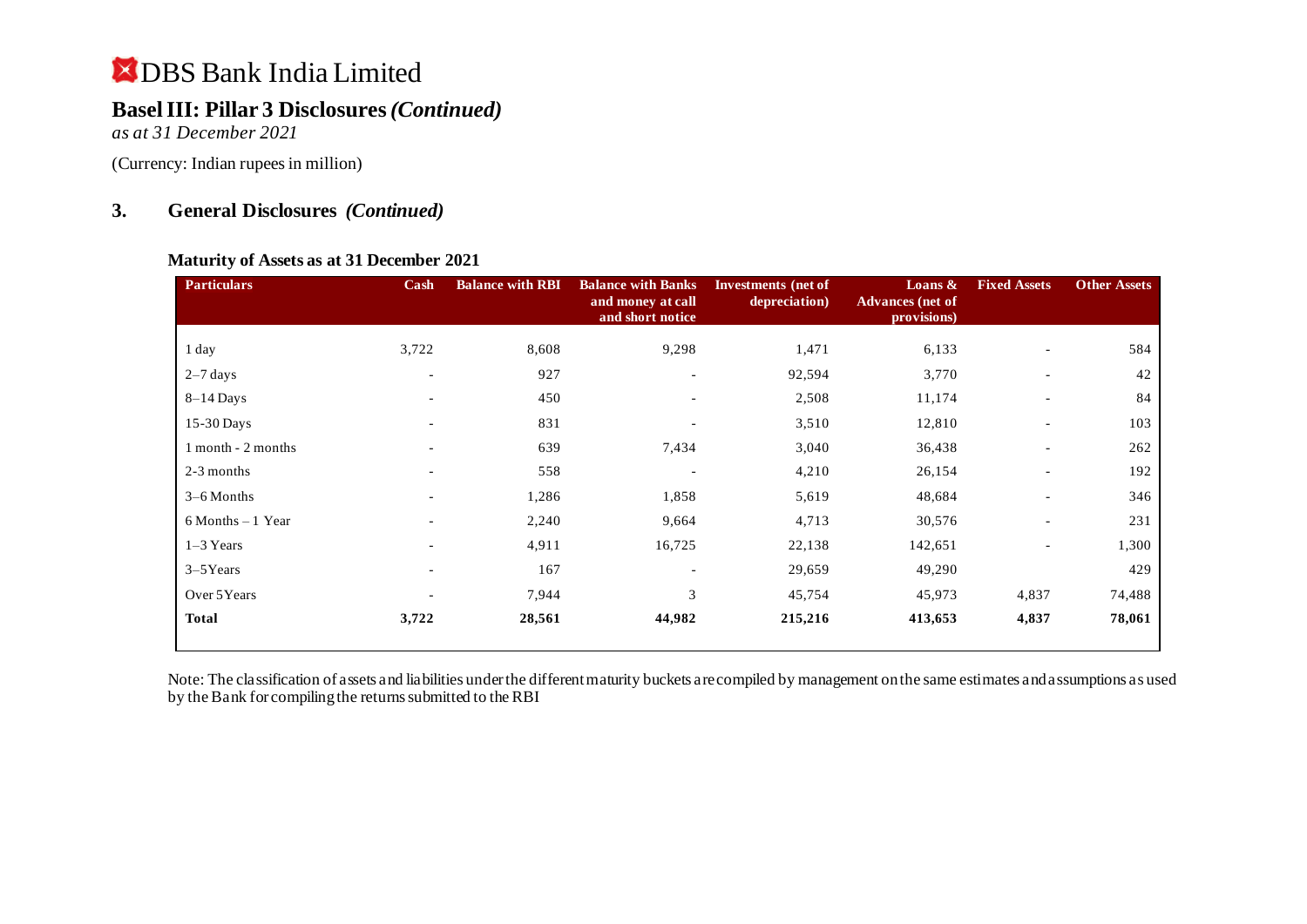## **Basel III: Pillar 3 Disclosures***(Continued)*

*as at 31 December 2021*

(Currency: Indian rupees in million)

### **3. General Disclosures** *(Continued)*

#### **Classification of NPA's**

| <b>Particulars</b>     | 31 Dec 21 |
|------------------------|-----------|
|                        |           |
| Amount of NPAs (Gross) | 47,666    |
| Substandard            | 10,444    |
| Doubtful 1             | 1,986     |
| Doubtful 2             | 12,075    |
| Doubtful 3             | 11,389    |
| Loss                   | 11,772    |

#### **Movement of NPAs and Provision for NPAs**

|   | <b>Particulars</b>                                               | 31 Dec 21 |
|---|------------------------------------------------------------------|-----------|
| A | Amount of NPAs (Gross)                                           | 47,666    |
| B | Net NPAs *                                                       | 8,327     |
| C | <b>NPA Ratios</b>                                                |           |
|   | Gross NPAs to gross advances (%)<br>$\overline{\phantom{a}}$     | 10.52%    |
|   | Net NPAs to net advances (%)                                     | 2.01%     |
| D | Movement of NPAs (Gross)                                         |           |
|   | Opening balance as of the beginning of the financial year/period | 53,332    |
|   | Additions<br>$\blacksquare$                                      | 5,065     |
|   | Reductions on account of recoveries/write - offs                 | 10,731    |
|   | Closing balance                                                  | 47,666    |
| E | Movement of Provision for NPAs                                   |           |
|   | Opening balance as of the beginning of the financial year/period | 39,976    |
|   | Provision made during the period<br>$\overline{\phantom{a}}$     | 4,636     |
|   | Write $-$ offs / Write $-$ back of excess provision              | 6,701     |
|   | Closing balance                                                  | 37,911    |
|   |                                                                  |           |

\* Net NPA is after considering ECGC claim, sundries balance and floating provision.

#### **General Provisions**

In accordance with RBI guidelines, the Bank maintains provision on standard advances, standard derivative exposures and provision on Unhedged Foreign Currency Exposure (UFCE). Movement in general provisions is detailed below

| <b>Particulars</b>     |                                                               | <b>31 Dec 21</b> |
|------------------------|---------------------------------------------------------------|------------------|
|                        |                                                               |                  |
| <b>Opening Balance</b> |                                                               | 2.973            |
| Add:                   | Provisions Made During the period                             | 147              |
| Less:                  | Write off / Write back of Excess provisions during the period |                  |
| <b>Closing Balance</b> |                                                               | 3.120            |

The above includes provision for stressed sectors based on the Bank's evaluation of risk and stress in various sectors.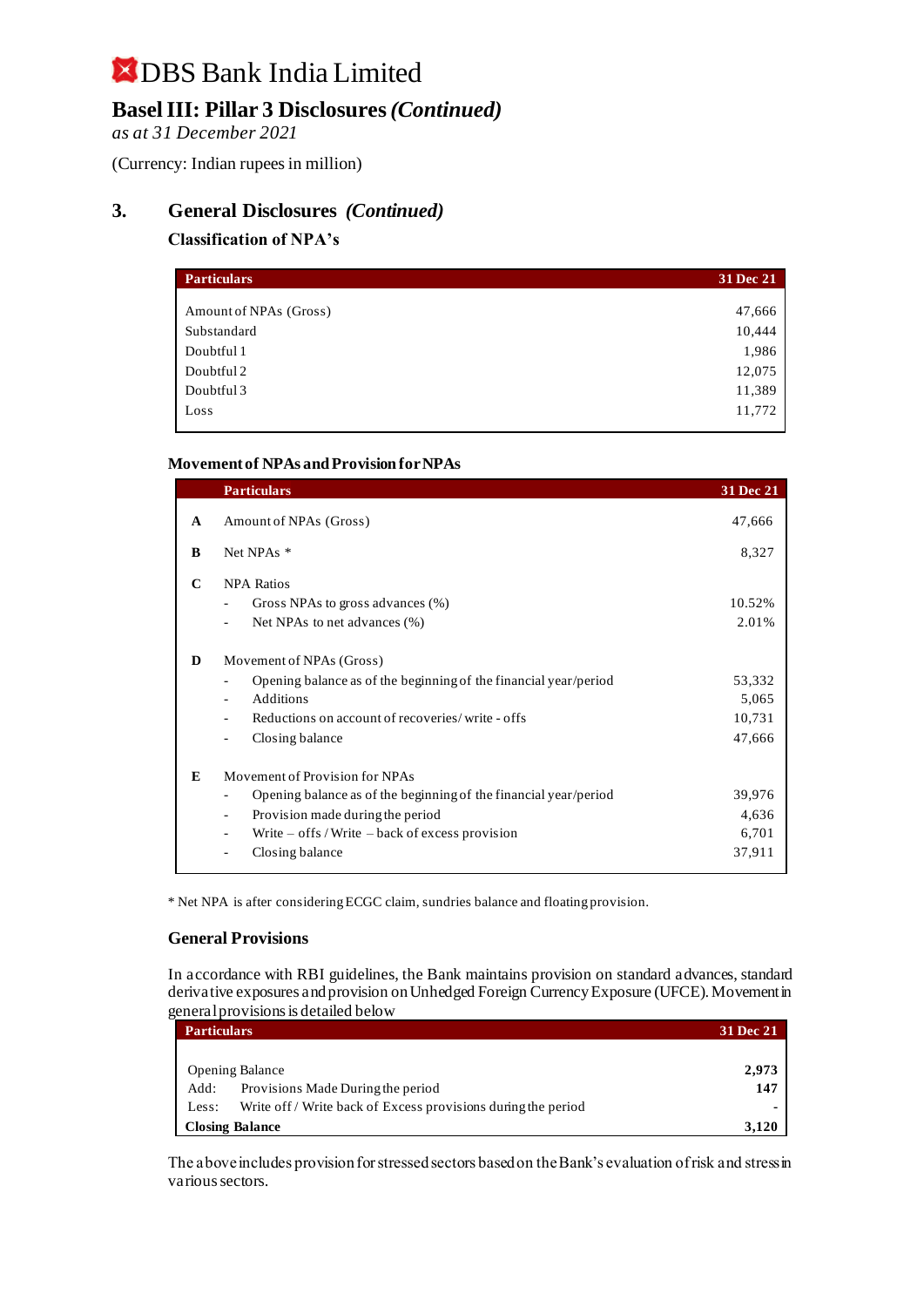## **Basel III: Pillar 3 Disclosures***(Continued)*

#### *as at 31 December 2021*

#### (Currency: Indian rupees in million)

#### **Amount of Non-Performing Investments and Provision for NPIs**

#### Non-Performing Investments and Provision for NPIs is given below:

|   | <b>Particulars</b>                                       | <b>31 Dec 21</b> |
|---|----------------------------------------------------------|------------------|
| A | Amount of Non-Performing Investments (Gross)             | 336 P            |
|   | Amount of provisions held for non-performing investments | 180              |

#### **Movement in Provisions held towards Depreciation on Investments**

Movement in Provisions held towards Depreciation on Investments is given below:

| <b>Particulars</b> | <b>31 Dec 21</b>                                              |       |  |
|--------------------|---------------------------------------------------------------|-------|--|
|                    | <b>Opening Balance</b>                                        | 1.254 |  |
| Add:               | Provisions made during the period                             |       |  |
| Less:              | Write off / Write back of excess provisions during the period |       |  |
|                    | <b>Closing Balance</b>                                        |       |  |

#### **Industry wise Past Due Loans**

| <b>Particulars</b>                                                                | 31 Dec 21 |
|-----------------------------------------------------------------------------------|-----------|
| <b>Other Services</b>                                                             | 1,688     |
| <b>Transport Operators</b>                                                        | 1,625     |
| Home Loan                                                                         | 1,522     |
| Chemicals and Chemical Products (Dyes, Paints, etc.) - Others                     | 1,202     |
| Retail Trade                                                                      | 837       |
| Wholesale Trade (other than Food Procurement)                                     | 549       |
| Retail - Gold Loan                                                                | 446       |
| Basic Metal & Metal products - Iron and Steel                                     | 242       |
| Mining and Quarrying - Others                                                     | 195       |
| Construction                                                                      | 180       |
| Other Industries                                                                  | 151       |
| Textiles - Cotton - Spinning Mills                                                | 136       |
| Basic Metal & Metal products - Other Metal and Metal Products                     | 126       |
| Food Processing - Others                                                          | 124       |
| <b>Professional Services</b>                                                      | 117       |
| Textiles - Others                                                                 | 97        |
| All Engineering - Others                                                          | 74        |
| Retail - Vehicle/Auto Loans                                                       | 48        |
| Retail Loan - Housing loans                                                       | 43        |
| <b>Retail-Education Loans</b>                                                     | 39        |
| Infrastructure - Social and Commercial Infrastructure-Tourism - Terminal markets  | 36        |
| Tourism, Hotel and Restaurants                                                    | 35        |
| Retail Loan - Other Retail Loans                                                  | 33        |
| <b>Trading Activity</b>                                                           | 33        |
| Infrastructure - Social and Commercial Infrastructure - Education Institutions    | 29        |
| Retail - Other Retails                                                            | 28        |
| Chemicals and Chemical Products (Dyes, Paints, etc.) - Petro-chemicals (excluding | 25        |
| under Infrastructure)                                                             |           |
| <b>Cement and Cement Products</b>                                                 | 23        |
| Paper and Paper Products                                                          | 22        |
| Agriculture and allied activities                                                 | 16        |
| Food Processing - Edible Oils and Vanaspati                                       | 15        |
| Rubber, Plastic and their Products                                                | 13        |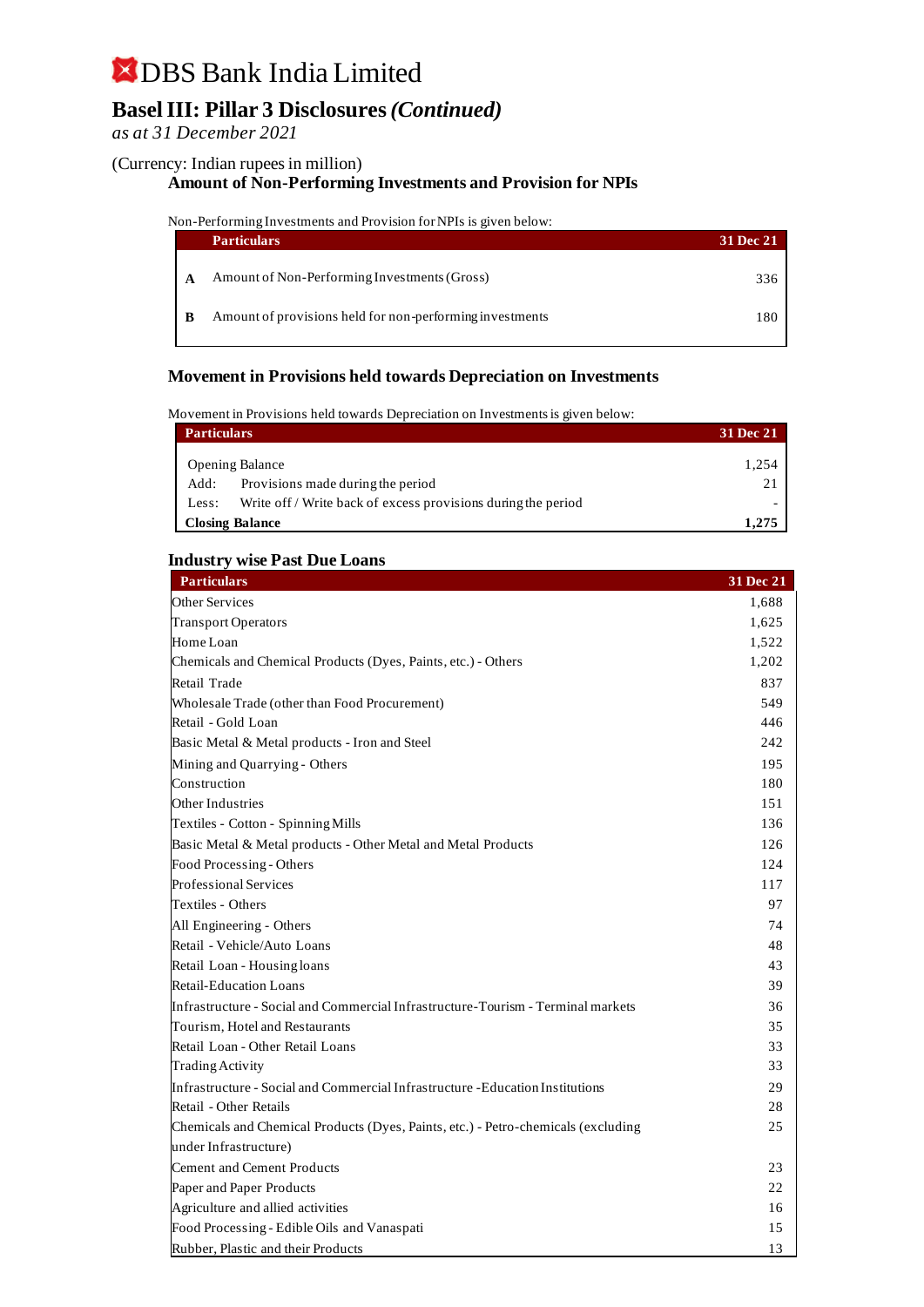## **Basel III: Pillar 3 Disclosures***(Continued)*

#### *as at 31 December 2021*

#### (Currency: Indian rupees in million)

| Wood and Wood Products                                                                | 12    |
|---------------------------------------------------------------------------------------|-------|
| Infrastructure - Social and Commercial Infrastructure - Hospitals                     | 12    |
| Residuary other advances                                                              | 12    |
| Textiles - Silk - Spinning mills                                                      | 9     |
| Infrastructure - Social and Commercial Infrastructure-Tourism - Sports Infrastructure |       |
| Glass & Glassware                                                                     |       |
| Beverages (excluding Tea & Coffee) and Tobacco - Others                               |       |
| Computer Software                                                                     |       |
| <b>Vehicles, Vehicle Parts and Transport Equipments</b>                               |       |
| Food processing - Sugar                                                               |       |
| Chemicals and Chemical Products (Dyes, Paints, etc.) - Drugs and Pharmaceuticals      |       |
| Total                                                                                 | 9,821 |

#### **Ageing of Past Due Loans**

| <b>Particulars</b>             | 31 Dec 21 |
|--------------------------------|-----------|
| Overdue upto 30 Days           | 3.797     |
| Overdue between 31 and 60 Days | 3.979     |
| Overdue between 61 and 90 Days | 2,045     |
| <b>Total</b>                   | 9.821     |

The Bank does not have overseas operations and hence amount of NPAs and past due loans are restricted to the domestic segment.

#### **Industry wise NPAs**

| 144901 Y<br><b>WADE THE TWO</b><br><b>Particulars</b>               | <b>Amount of</b><br><b>NPA</b> | <b>Specific</b><br><b>Provision</b> |
|---------------------------------------------------------------------|--------------------------------|-------------------------------------|
| Infrastructure - Transport - Roads & Bridges                        | 5,419                          | 5,183                               |
| <b>Other Services</b>                                               | 4,555                          | 3,068                               |
| Other Industries                                                    | 3,962                          | 3,122                               |
| Wholesale Trade (other than Food Procurement)                       | 3,464                          | 3,027                               |
| Basic Metal & Metal products - Iron and Steel                       | 2,985                          | 2,977                               |
| Retail Trade                                                        | 2,829                          | 1,590                               |
| Non-Banking Financial Institutions/Companies                        | 2,424                          | 1,862                               |
| Construction                                                        | 2,224                          | 1,795                               |
| All Engineering - Others                                            | 1,827                          | 1,369                               |
| <b>Transport Operators</b>                                          | 1,750                          | 1,531                               |
| Food Processing - Others                                            | 1,695                          | 956                                 |
| Home Loan                                                           | 1,572                          | 555                                 |
| Basic Metal & Metal products - Other Metal and Metal Products       | 1,231                          | 1,215                               |
| Infrastructure- Energy-Electricity Generation (Central Govt PSU)    | 1,184                          | 1,183                               |
| Agriculture and allied activities                                   | 1,037                          | 904                                 |
| Textiles - Others                                                   | 1,011                          | 693                                 |
| <b>Trading Activity</b>                                             | 999                            | 872                                 |
| Textiles - Cotton - Spinning Mills                                  | 945                            | 591                                 |
| Rubber, Plastic and their Products                                  | 799                            | 500                                 |
| Food processing - Sugar                                             | 712                            | 692                                 |
| Retail - Other Retails                                              | 649                            | 629                                 |
| Infrastructure - Energy - Electricity Transmission - Private Sector | 489                            | 489                                 |
| Glass and Glassware                                                 | 406                            | 406                                 |
| Glass & Glassware                                                   | 358                            | 343                                 |
| Chemicals and Chemical Products (Dyes, Paints, etc.) - Others       | 357                            | 144                                 |
| Infrastructure - Transport - Roadways                               | 341                            | 341                                 |
| Infrastructure - Others                                             | 311                            | 300                                 |
| Wood and Wood Products                                              | 284                            | 177                                 |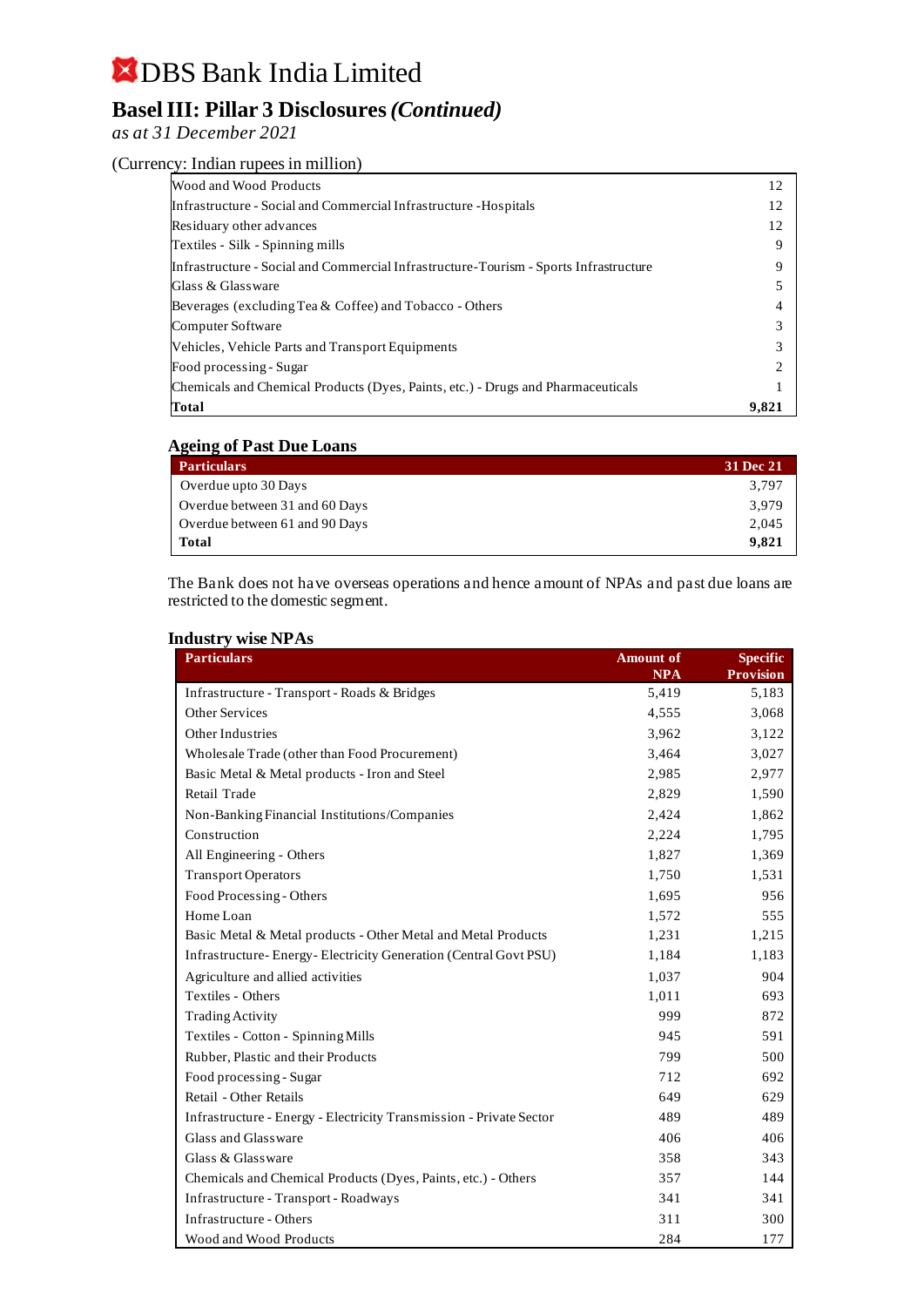## **Basel III: Pillar 3 Disclosures***(Continued)*

*as at 31 December 2021*

#### (Currency: Indian rupees in million)

| <b>Particulars</b>                                                     | <b>Amount of</b><br>NPA | <b>Specific</b><br>Provision |
|------------------------------------------------------------------------|-------------------------|------------------------------|
| Beverages (excluding Tea & Coffee) and Tobacco - Tobacco and           | 253                     | 250                          |
| tobacco products                                                       |                         |                              |
| Infrastructure - Social and Commercial Infrastructure - Education      | 225                     | 197                          |
| Institutions                                                           |                         |                              |
| Beverages (excluding Tea & Coffee) and Tobacco - Others                | 213                     | 200                          |
| Computer Software                                                      | 198                     | 198                          |
| Professional Services                                                  | 151                     | 58                           |
| Tourism, Hotel and Restaurants                                         | 142                     | 58                           |
| <b>Cement and Cement Products</b>                                      | 121                     | 107                          |
| Food Processing - Edible Oils and Vanaspati                            | 119                     | 108                          |
| Gas/LNG (storage and pipeline)                                         | 60                      | 60                           |
| Textiles - Silk - Spinning mills                                       | 53                      | 14                           |
| Infrastructure - Social and Commercial Infrastructure-Tourism - Sports | 52                      | 18                           |
| Infrastructure                                                         |                         |                              |
| Paper and Paper Products                                               | 46                      | 13                           |
| Mining and Quarrying - Others                                          | 46                      | 20                           |
| Chemicals and Chemical Products (Dyes, Paints, etc.) - Petro-          | 37                      | 22                           |
| chemicals (excluding under Infrastructure)                             |                         |                              |
| Vehicles, Vehicle Parts and Transport Equipments                       | 36                      | 29                           |
| Retail - Gold Loan                                                     | 30                      | 8                            |
| Personal Loans                                                         | 24                      | 21                           |
| All Engineering - Electronics                                          | 10                      | 3                            |
| Infrastructure - Social and Commercial Infrastructure - Hospitals      | 6                       | 2                            |
| <b>Retail-Education Loans</b>                                          | 6                       | 5                            |
| Retail - Vehicle/Auto Loans                                            | 5                       | 1                            |
| Leather and Leather products                                           | 3                       | 1                            |
| Textiles - Jute - Spinning Mills                                       | 3                       | 1                            |
| Chemicals and Chemical Products (Dyes, Paints, etc.) - Drugs and       | 3                       | 1                            |
| Pharmaceuticals                                                        |                         |                              |
| Mining and Quarrying - Coal                                            | 2                       | $\mathbf{0}$                 |
| Infrastructure - Water and Sanitation - Solid Waste Management         | 1                       | 1                            |
| Retail-Consumer Durables                                               | 1                       | 1                            |
| Infrastructure - Water and sanitation - Water treatment plants         | 1                       | 0                            |
| <b>Total</b>                                                           | <u>47,666</u>           | 37.911                       |

#### **Industry wise General Provisions \***

| <b>Particulars</b>                                                        | 31 Dec 21 |
|---------------------------------------------------------------------------|-----------|
| Construction                                                              | 954       |
| Non-Banking Financial Institutions/Companies                              | 346       |
| <b>Other Services</b>                                                     | 215       |
| Other Industries                                                          | 178       |
| Vehicles, Vehicle Parts and Transport Equipments                          | 123       |
| Wholesale Trade (other than Food Procurement)                             | 105       |
| Retail - Gold Loan                                                        | 92        |
| Infrastructure - Electricity (generation-transportation and distribution) | 84        |
| <b>Banks</b>                                                              | 82        |
| <b>Trading Activity</b>                                                   | 78        |
| <b>Financial Institutions</b>                                             | 72        |
| Infrastructure - Others                                                   | 67        |
| Home Loan                                                                 | 63        |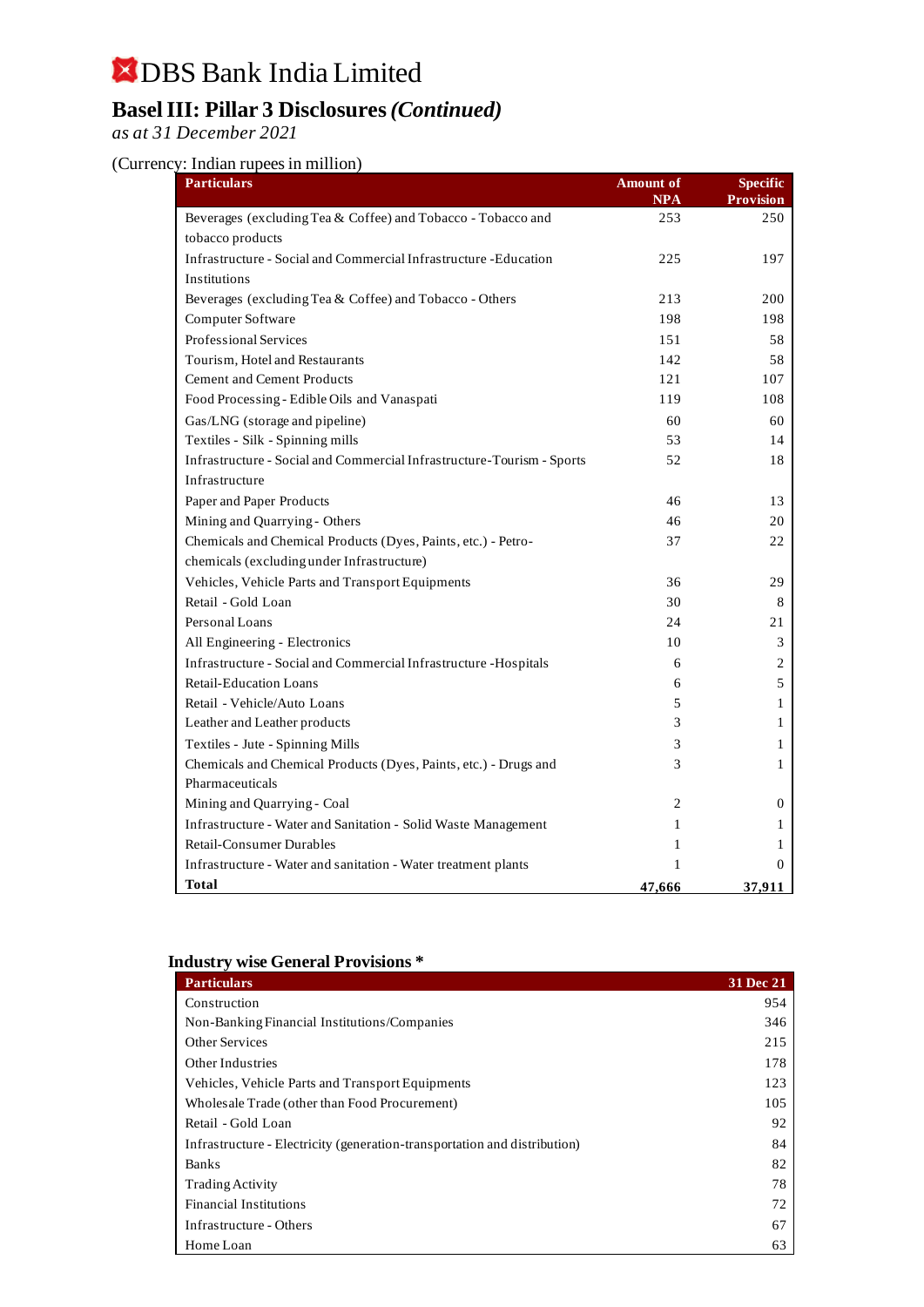## **Basel III: Pillar 3 Disclosures***(Continued)*

*as at 31 December 2021*

#### (Currency: Indian rupees in million)

### **Industry wise General Provisions (Continued)**

| <b>Particulars</b>                                                             | 31 Dec 21 |
|--------------------------------------------------------------------------------|-----------|
| Chemicals and Chemical Products (Dyes, Paints, etc.) - Others                  | 53        |
| Food Processing - Others                                                       | 51        |
| Chemicals and Chemical Products (Dyes, Paints, etc.) - Drugs and               | 47        |
| Pharmaceuticals                                                                |           |
| Infrastructure - Energy - Oil/Gas/Liquefied Natural Gas (LNG) storage facility | 39        |
| Basic Metal & Metal products - Iron and Steel                                  | 38        |
| Petroleum (non-infra), Coal Products (non-mining) and Nuclear Fuels            | 37        |
| Computer Software                                                              | 34        |
| <b>Transport Operators</b>                                                     | 33        |
| All Engineering - Others                                                       | 31        |
| Food processing - Sugar                                                        | 31        |
| Rubber, Plastic and their Products                                             | 30        |
| Textiles - Others                                                              | 19        |
| Textiles - Cotton - Spinning Mills                                             | 18        |
| Retail - Others                                                                | 17        |
| Retail Trade                                                                   | 16        |
| Metal and Metal Products                                                       | 16        |
| All Engineering - Electronics                                                  | 16        |
| Infrastructure - Transport - Roads & Bridges                                   | 16        |
| Professional Services                                                          | 15        |
| Paper and Paper Products                                                       | 9         |
| Petro-chemicals                                                                | 8         |
| Tourism, Hotel and Restaurants                                                 | 8         |
| Textiles - Cotton                                                              | 7         |
| Basic Metal & Metal products - Other Metal and Metal Products                  | 7         |
| Agriculture and allied activities                                              | 6         |
| Infrastructure - Energy - Electricity Generation - Private Sector              | 6         |
| Beverages (excluding Tea & Coffee) and Tobacco - Others                        | 6         |
| Wood and Wood Products                                                         | 5         |
| Food Processing - Tea                                                          | 5         |
| Food processing - Coffee                                                       | 5         |
| Food Processing - Edible Oils and Vanaspati                                    | 4         |
| Infrastructure-Energy-Electricity Generation (Central Govt PSU)                | 3         |
| Infrastructure - Telecommunication                                             | 3         |
| Glass and Glassware                                                            | 3         |
| Mining and Quarrying - Others                                                  | 3         |
| Chemicals and Chemical Products (Dyes, Paints, etc.) - Fertilisers             | 2         |
| Infrastructure - Energy - Electricity Transmission - Private Sector            | 1         |
| Beverages                                                                      | 1         |
| <b>Cement and Cement Products</b>                                              | 1         |
| Infrastructure - Social and Commercial Infrastructure - Hospitals              | 1         |
| Infrastructure - Energy - Others                                               | 1         |
| Aviation                                                                       | 1         |
| Infrastructure - Transport - Railway Track, tunnels, viaducts, bridges         | 1         |
| <b>Retail-Education Loans</b>                                                  | 1         |
| Infrastructure - Social and Commercial Infrastructure - Education Institutions | 1         |
| Infrastructure - Water sanitation                                              | 1         |
| Textiles - Silk - Spinning mills                                               | 1         |
| Beverages (excluding Tea & Coffee) and Tobacco - Tobacco and tobacco           | 1         |
| products                                                                       |           |
| Retail - Vehicle/Auto Loans                                                    | 1         |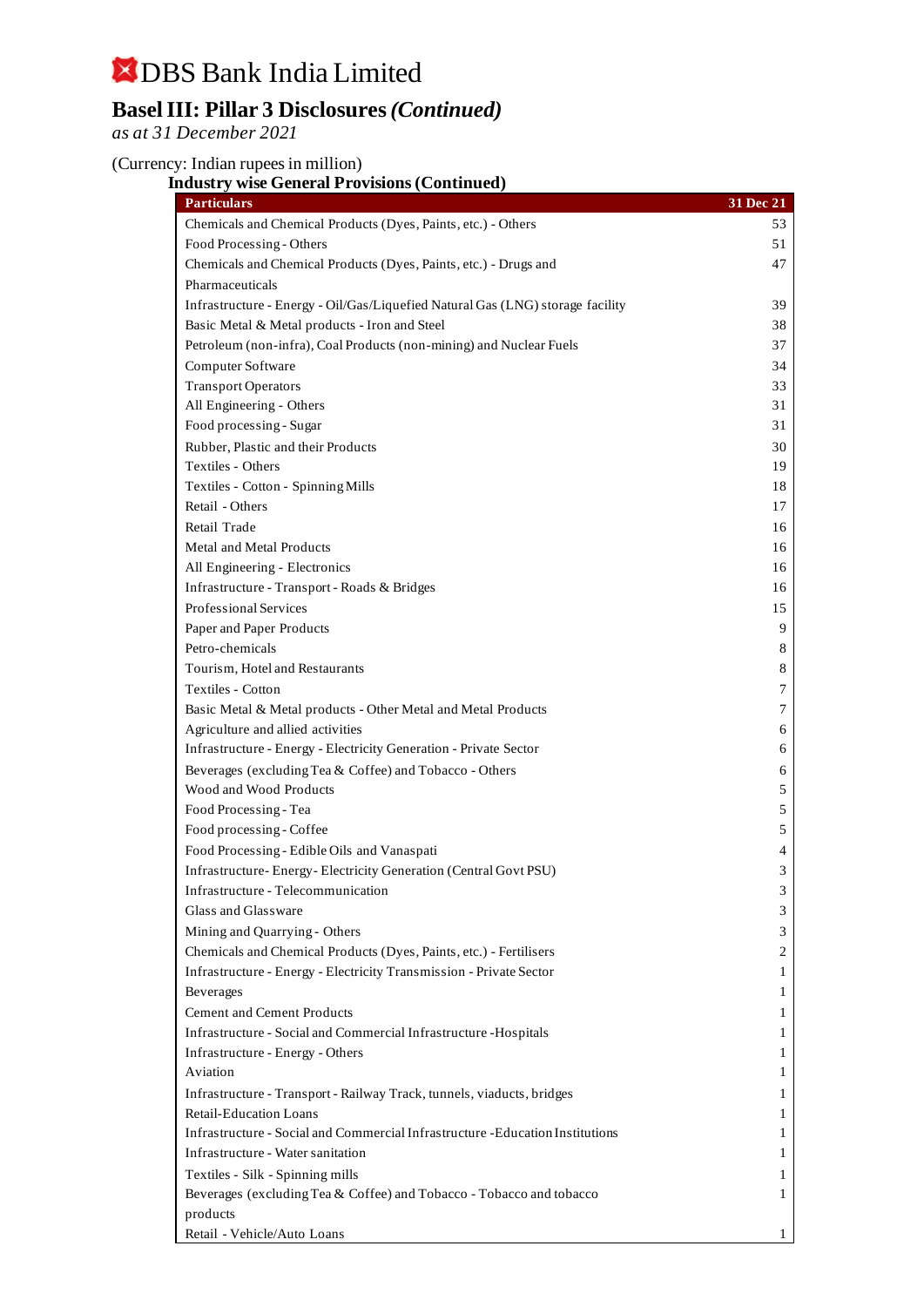## **Basel III: Pillar 3 Disclosures***(Continued)*

*as at 31 December 2021*

#### (Currency: Indian rupees in million)

| <b>Industry wise General Provisions (Continued)</b> |           |
|-----------------------------------------------------|-----------|
| <b>Particulars</b>                                  | 31 Dec 21 |
| Leather and Leather products                        |           |
| Total                                               | 3,120     |

\* Includes provision for Stressed sector.

#### **Movement in Industry wise Specific Provisions (net of write-backs) during the period**

| <b>Particulars</b>                                                             | 31 Dec 21 |
|--------------------------------------------------------------------------------|-----------|
| Non-Banking Financial Institutions/Companies                                   | 832       |
| Other services                                                                 | 258       |
| Textiles - Others                                                              | 237       |
| Food Processing - Others                                                       | 228       |
| Other Industries                                                               | 221       |
| All Engineering - Others                                                       | 214       |
| Home Loan                                                                      | 120       |
| Construction                                                                   | 92        |
| Retail Trade                                                                   | 82        |
| Infrastructure - Transport - Roads & Bridges                                   | 33        |
| Textiles - Cotton - Spinning Mills                                             | 28        |
| Tourism, Hotel and Restaurants                                                 | 23        |
| Rubber, Plastic and their Products                                             | 19        |
| <b>Trading Activity</b>                                                        | 16        |
| Beverages (excluding Tea & Coffee) and Tobacco - Tobacco and tobacco           | 11        |
| products                                                                       |           |
| <b>Cement and Cement Products</b>                                              | 8         |
| Infrastructure - Social and Commercial Infrastructure-Tourism - Sports         | 6         |
| Infrastructure                                                                 |           |
| Computer Software                                                              | 4         |
| Mining and Quarrying - Others                                                  | 4         |
| Food Processing - Edible Oils and Vanaspati                                    | 4         |
| Textiles - Silk - Spinning mills                                               | 3         |
| Paper and Paper Products                                                       | 2         |
| Beverages (excluding Tea & Coffee) and Tobacco - Others                        | 1         |
| Infrastructure - Social and Commercial Infrastructure-Tourism - Soil-testing   | (1)       |
| laboratories                                                                   |           |
| Infrastructure - Water and Sanitation - Solid Waste Management                 | (1)       |
| Infrastructure-Energy-Electricity Generation (Central Govt PSU)                | (2)       |
| Leather and Leather products                                                   | (2)       |
| Infrastructure - Energy - Oil/Gas/Liquefied Natural Gas (LNG) storage facility | (2)       |
| Retail - Vehicle/Auto Loans                                                    | (3)       |
| Professional Services                                                          | (9)       |
| Glass and Glassware                                                            | (9)       |
| Wood and Wood Products                                                         | (9)       |
| Retail - Others                                                                | (14)      |
| Wholesale Trade (other than Food Procurement)                                  | (18)      |
| Infrastructure - Social and Commercial Infrastructure - Education Institutions | (18)      |
| Retail - Gold Loan                                                             | (22)      |
| Basic Metal & Metal products - Iron and Steel                                  | (26)      |
| Retail-Education Loans                                                         | (27)      |
| Infrastructure - Transport - Roadways                                          | (32)      |
| Personal Loan                                                                  | (62)      |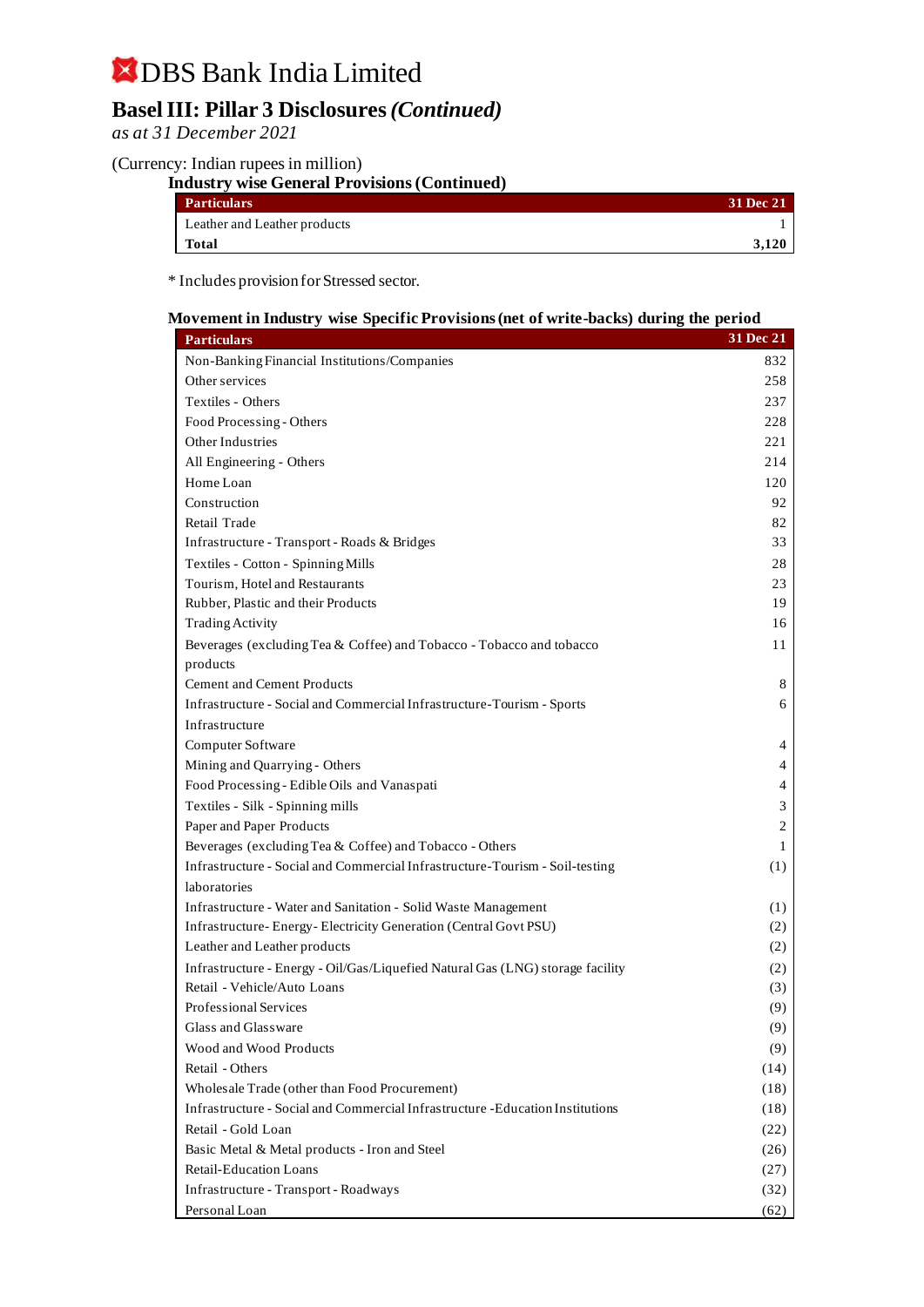## **Basel III: Pillar 3 Disclosures***(Continued)*

*as at 31 December 2021*

### (Currency: Indian rupees in million)

| <b>Particulars</b>                                                       | 31 Dec 21 |
|--------------------------------------------------------------------------|-----------|
| <b>Transport Operators</b>                                               | (62)      |
| Petroleum (non-infra), Coal Products (non-mining) and Nuclear Fuels      | (123)     |
| Infrastructure - Others                                                  | (218)     |
| Infrastructure - Social and Commercial Infrastructure-Tourism - Terminal | (251)     |
| markets                                                                  |           |
| Basic Metal & Metal products - Other Metal and Metal Products            | (426)     |
| Chemicals and Chemical Products (Dyes, Paints, etc.) - Others            | (644)     |
| Agriculture and allied activities                                        | (2,531)   |
| Total                                                                    | (2,066)   |

#### **Industry wise write-off's**

| <b>Particulars</b>                                                       | <b>31 Dec 21</b> |
|--------------------------------------------------------------------------|------------------|
| Agriculture and allied activities                                        | 1,810            |
| Chemicals and Chemical Products (Dyes, Paints, etc.) - Others            | 434              |
| Basic Metal & Metal products - Other Metal and Metal Products            | 346              |
| <b>Transport Operators</b>                                               | 286              |
| Infrastructure - Social and Commercial Infrastructure-Tourism - Terminal | 243              |
| markets                                                                  |                  |
| Other Industries                                                         | 155              |
| Infrastructure - Others                                                  | 134              |
| Personal Loan                                                            | 131              |
| Petroleum (non-infra), Coal Products (non-mining) and Nuclear Fuels      | 89               |
| <b>Retail-Education Loans</b>                                            | 52               |
| Retail Trade                                                             | 39               |
| Retail - Vehicle/Auto Loans                                              | 26               |
| Home Loan                                                                | 21               |
| Retail - Other Retails                                                   | 17               |
| Other services                                                           | 16               |
| Retail - Gold Loan                                                       | 14               |
| <b>Professional Services</b>                                             | 6                |
| Glass & Glassware                                                        | 1                |
| Wholesale Trade (other than Food Procurement)                            |                  |
| Infrastructure - Water and Sanitation - Solid Waste Management           |                  |
| <b>Total</b>                                                             | 3,822            |